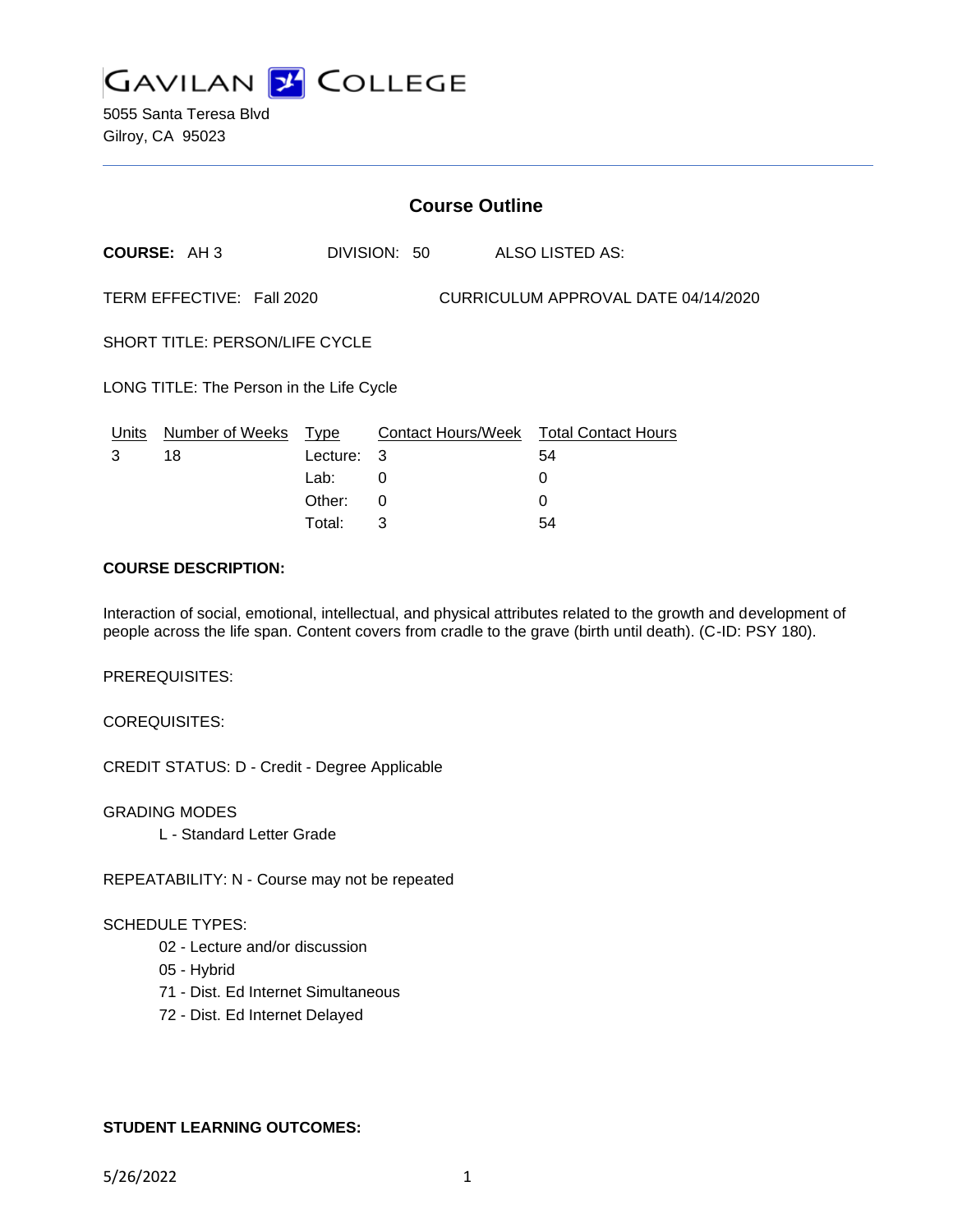By the end of this course, a student should:

1. Define and identify key concepts in multiple areas of lifespan psychology including concepts, facts and theoretical perspectives.

2. Define and identify the basic research and evaluation methods used in lifespan psychology, including the strengths and weaknesses of each method.

3. Demonstrate knowledge of and explain concepts related to lifespan development.

4. Apply lifespan psychological concepts to the solutions of current issues and problems, such as, ethics, parenting, discipline, divorce, midlife crisis, cultural differences, dual-income families, and aging.

### **CONTENT, STUDENT PERFORMANCE OBJECTIVES, OUT-OF-CLASS ASSIGNMENTS**

Curriculum Approval Date 04/14/2020 Each week the students will read assigned chapters and complete assignments. There are weekly quizzes, a midterm and a final exam. 3 HOURS **Introduction** The Science of Human Development 3.5 HOURS Theories of Development Heredity and Environment 3.5 HOURS Prenatal Development and Birth The First Two Years: Biosocial Development 3.5 HOURS The First Two Years: Cognitive Development The First Two Years: Psychosocial Development 3.5 HOURS Early Childhood: Biosocial Development Early Childhood: Cognitive Development 3.5 HOURS Early Childhood Development: Psychosocial Development Middle Childhood: Cognitive Development 3.5 HOURS Middle Childhood: Cognitive Development 3 HOURS Midterm Exam 3.5 HOURS Middle Childhood: Psychosocial Development Adolescence: Biosocial Development 3.5 HOURS Adolescence: Cognitive Development Adolescence: Psychosocial Development 3.5 HOURS Emerging Adulthood: Biosocial Development Emerging Adulthood: Cognitive Development 3.5 HOURS Emerging Adulthood: Psychosocial Development Adulthood: Biosocial Development 3.5 HOURS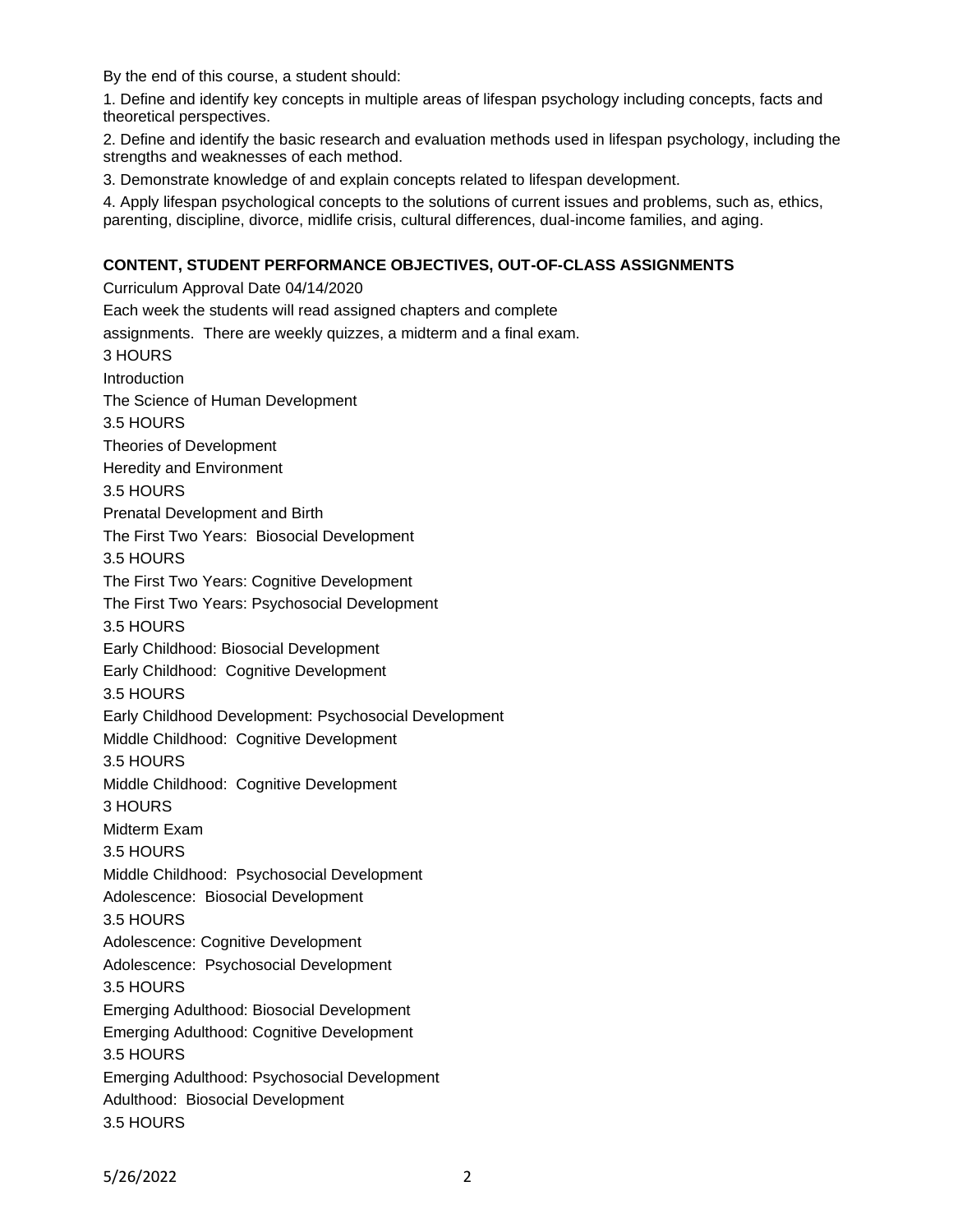Adulthood: Cognitive Development Adulthood: Psychosocial Development 3.5 HOURS Late Adulthood: Biosocial Development Late Adulthood: Cognitive Development 3 HOURS Late Adulthood: Psychosocial Development 3 HOURS Final Exam

# **METHODS OF INSTRUCTION:**

Each week the students will read assigned chapters and complete assignments. Lecture & Instructional Materials will include chapter PowerPoints, chapter outlines, applicable videos, student presentations, reading textbook chapters, classroom discussions and written assignments. There will be weekly quizzes, a midterm and a final exam.

### **OUT OF CLASS ASSIGNMENTS:**

Required Outside Hours: 108 Assignment Description: Chapter readings, handouts, discussion posts.

# **METHODS OF EVALUATION:**

Writing assignments Percent of total grade: 20.00 % Writing assignments: 40% - 60% Written homework Reading reports Essay exams Term papers Other: Project

Objective examinations Percent of total grade: 80.00 % Objective examinations: 50% Multiple choice 50% True/false Matching items Completion

### **REPRESENTATIVE TEXTBOOKS:**

Berger, K S. The Developing Person Through the Life Span. Worth,2020. New edition available. ISBN: ISBN:9781319191757 Reading Level of Text, Grade: Reading level of text: 14th grade, Verified by: Verified by:Susan Turner